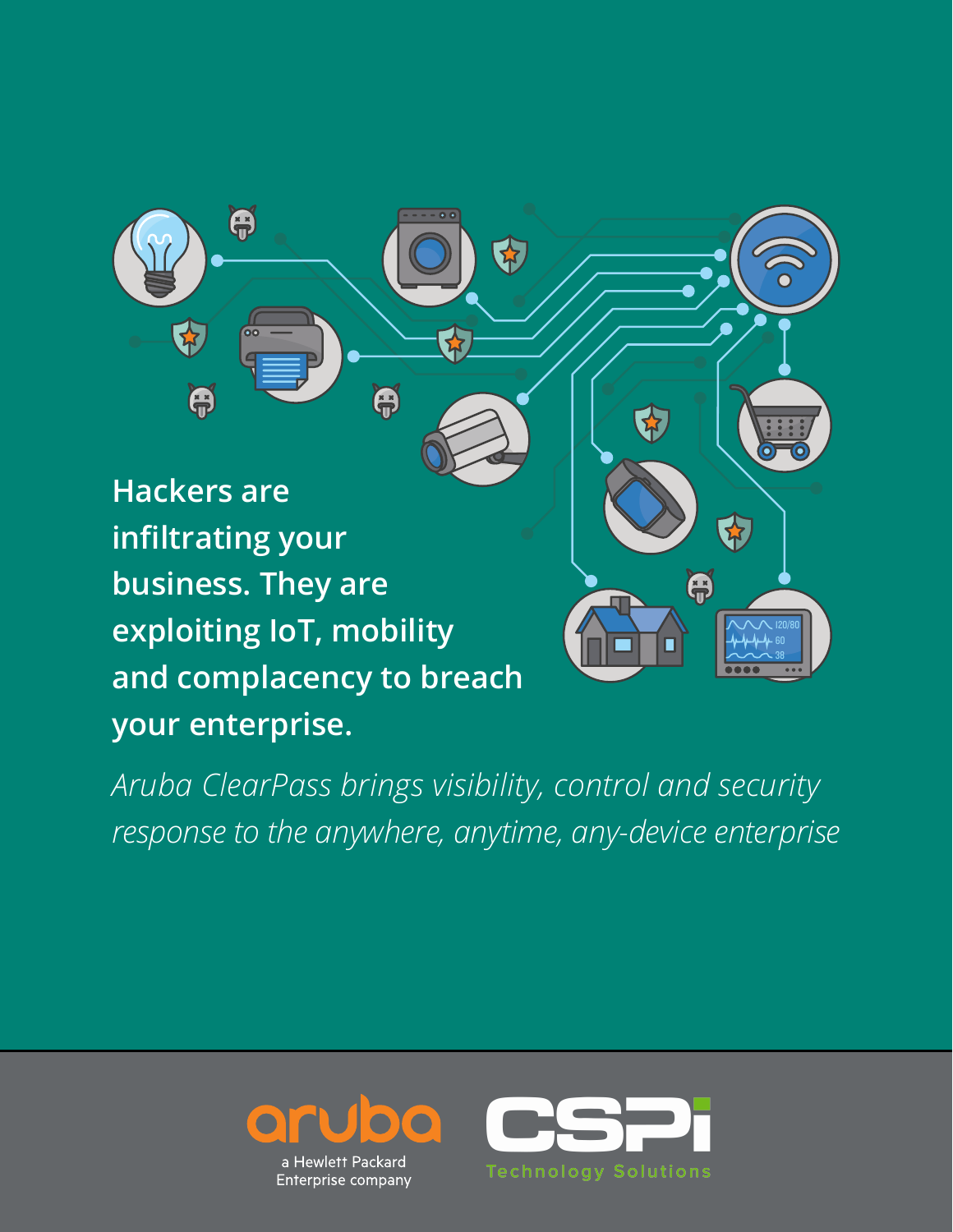According to the **2016 Ponemon Cost of Data Breach study**, malicious insiders continue to represent the most prevalent, costly and effective attack vector, while 76% of businesses remain unprotected from these insider threats.1 At the same time, the exponential growth of IoT, corporate and BYOD devices has further reduced visibility, yet security resources have not been increased accordingly.

Businesses today embrace the idea of anywhere, anytime connectivity, but have largely ignored the need for secure network access control (NAC). Many employ a *laid-back NAC* "connect now, secure later" philosophy. Others simply choose the same vendor for security that they use for network infrastructure. Both of these approaches give the illusion of security—even compliance—but in reality, leave extensive security gaps.

## **The need for visibility, control and response**



**Visibility** is a critical issue for under-resourced Operations and Security teams. **Gartner research** shows that each employee uses an average of three mobile devices, $2$  and now, internet-connected

things must also be considered. Factor in corporate guests, contractors and temporary employees, and the number of wired and wireless devices connecting to the network grows even higher. Without accurate data for all of these connected things, security gaps will appear and be exploited. Visibility is the first step toward closing that gap.



**Control** of devices is vital for enterprise security. Ensuring that only authorized and/or authenticated devices connect to your wired or wireless network significantly reduces your risk and releases resources.



**Response.** Your existing security tools—including security information and event management systems (SIEMs), firewalls and antivirus solutions—provide disparate actionable event data. Too many security tools provide too many possible security remedies. When threat data is unified, you can take simple, nuanced actions

to suspend or disconnect malicious devices at the network layer and thereby limit loss—without the need for additional processes or resources.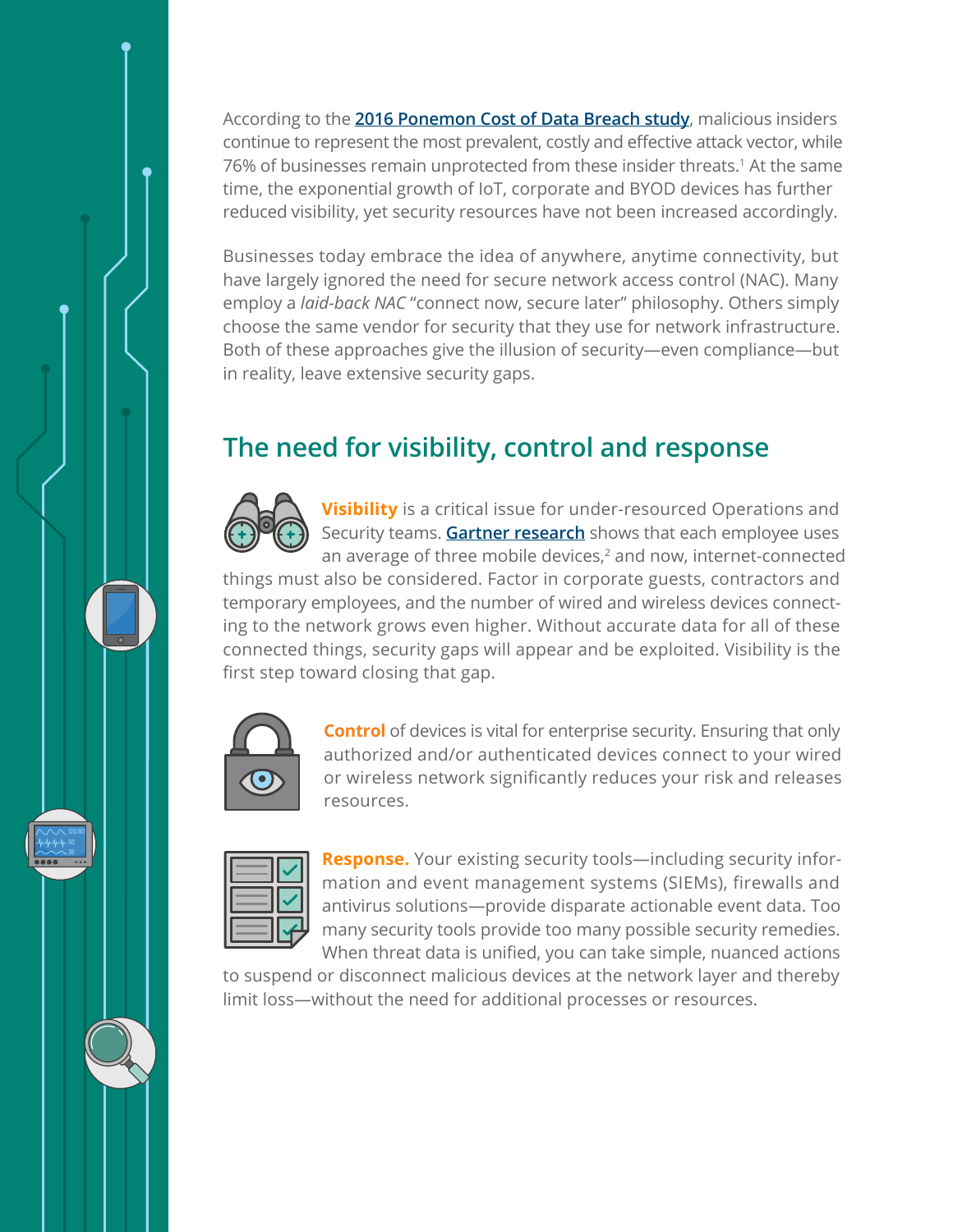

### **Enforce security across your enterprise**

With secure enterprise NAC, you can achieve an assured security posture without additional resources. The right solution empowers your IT team with:

- **• Visibility** into all connecting and connected devices, wired and wirelessly
- **• Control** of IoT, BYOD and corporate devices, across multiple network vendors
- **• Response** with seamless integration of security tools for automated threat detection, escalation and unified policy enforcement

Aruba's NAC solution, ClearPass, provides a single RADIUS-based security and verification point for all your wired and wireless networks, applications, IoT devices, employee, contractor and guest devices. Aruba ClearPass allows organizations to create, define and enforce a consistent access policy of what can connect to which elements of the enterprise, based on the type of device, who is using it, where and when it is being used, the type of connection and its health status.

Only Aruba ClearPass can deliver assured connectivity in a multi-vendor security and infrastructure environment. Today, more than 7,000 enterprise customers worldwide use Aruba ClearPass to ensure a more secure and productive environment.

# **Why Aruba ClearPass?**



#### **Secure all the "things"—corporate, IoT and BYOD wired and wirelessly**

- Identify all devices, secure access and ensure only authenticated, authorized or "healthy" devices can connect—both wired and wirelessly—regardless of network vendor
- Use a trusted solution, deployed in the largest networks, at over 7,000 organizations, in more than 28 different vertical markets
- Ensure your access control can be user and entity behavior analytics (UEBA) ready—secure access, then monitor and secure usage